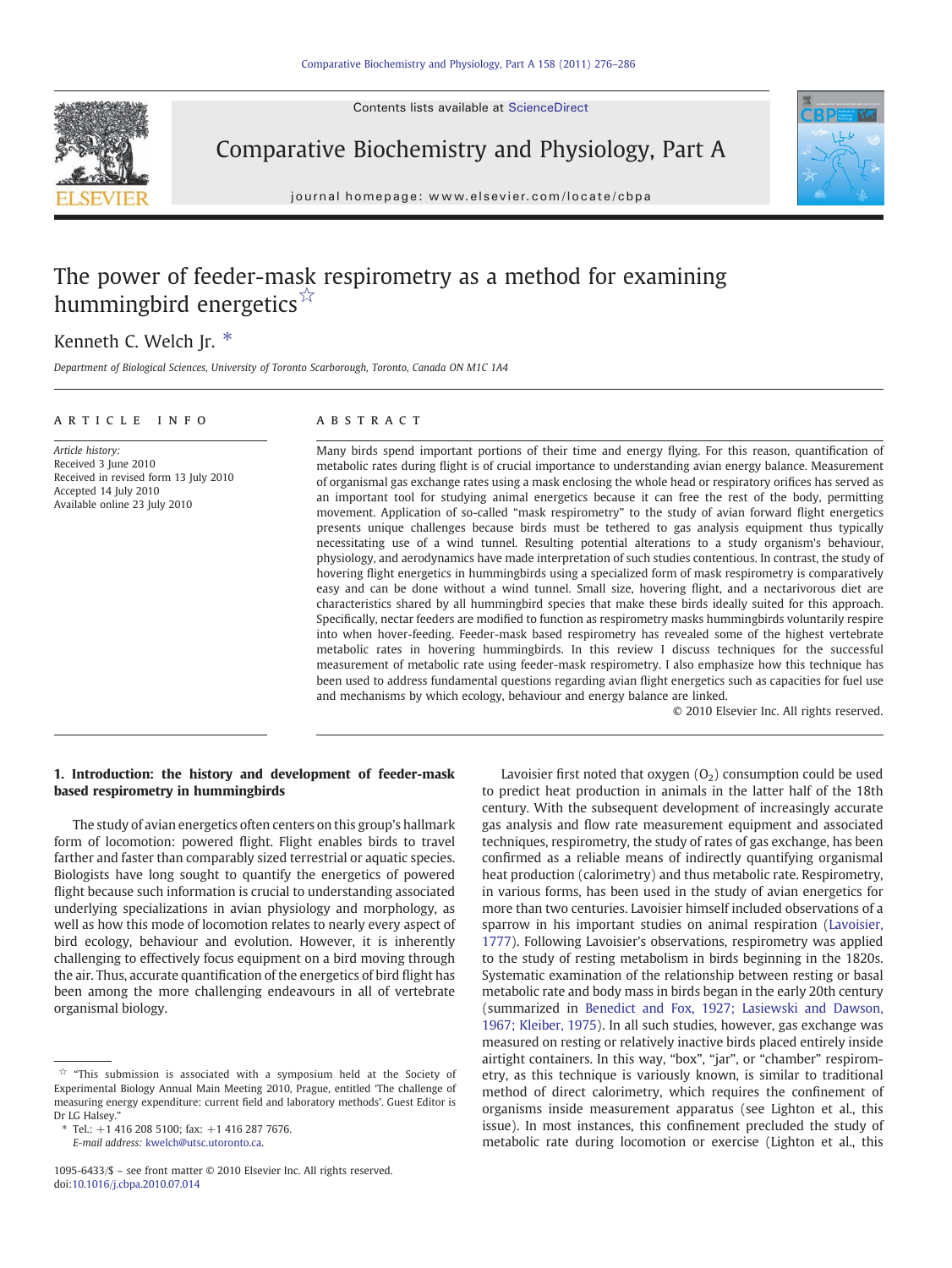issue). As a result studies examining the energetics of flight remained beyond the reach of either approach.

Respirometry was first used to examine avian flight energetics when, in the late 1940s, Oliver Pearson recognized that the hummingbirds' ability to sustain hovering flight within confined spaces made them uniquely suited for study using existing chamberbased techniques. [Pearson \(1950\)](#page-10-0) placed hummingbirds in small, completely sealed bell jars and determined the rate of  $O<sub>2</sub>$  consumption  $(\dot{\mathsf{V}}_{O^2})$  during rest, torpor, and, importantly, during hovering flight using a closed-circuit, constant-pressure, volumetric technique (this technique reviewed more completely in Lighton et al., this issue). Layers of soda lime and calcium carbonate were placed at the bottom of the jar to absorb the carbon dioxide  $(CO<sub>2</sub>)$  and water from the air. As the bird respired and consumed  $O_2$  the volume of gas within the jar decreased at a measurable rate related to its activity state. Pearson's important work heralded a breakthrough in the study of avian energetics, the metabolic scope of exercise, and of the limits to vertebrate metabolism. Other researchers, including Robert Lasiewski, subsequently employed similar closed-circuit system designs in the determination of the metabolic rates of hovering hummingbirds (e.g. [Lasiewski, 1963; Epting, 1980\)](#page-10-0). The fact that subsequent studies on hovering hummingbirds using other techniques (see below) have recorded metabolic rates generally comparable to those reported by [Lasiewski \(1963\)](#page-10-0) is a testament to the potential accuracy of this approach. However, the closed-circuit techniques employed by Pearson and Lasiewski were subject to important limitations and technical challenges. The decreasing oxygen concentration inside the chamber represented a potentially deleterious physiological challenge for the study organism, though Pearson dismissed this idea claiming there was "no indication of oxygen debt" following trials [\(Pearson,](#page-10-0) [1950\)](#page-10-0). In addition, accurate determination of hovering metabolic rate was hampered when hummingbirds failed to hover for extended durations. Lasiewski's most confident measurements came from a juvenile Costa's hummingbird (Calypte costae) that hovered continuously for 50 min [\(Lasiewski, 1963\)](#page-10-0), while Epting only included measurements from hummingbirds that sustained hovering for 2– 5 min [\(Epting, 1980](#page-10-0)).

With the increasing availability of sensitive gas analyzers in the mid twentieth century, closed-circuit respirometry was generally abandoned in favor of open-circuit, flow-through respirometry for the study of avian energetics. Like in Pearson's pioneering work, the first applications of this respirometric approach to the study of metabolic rate during flight involved placing hummingbirds in small containers (e.g. [Wolf and Hainsworth, 1971; Schuchmann, 1979](#page-10-0)). Unlike in Pearson's studies however, ambient air was continuously drawn through the chamber before being passed through the gas analyzers (this technique reviewed more completely in Lighton et al., this issue). The study of avian flight energetics using this flow-through respirometry technique was, as with Pearson's closed-circuit approach, limited to hummingbirds that could hover in the necessarily small chambers. Advantages over the closed-circuit, constant-pressure approach included limited danger of hypoxia and hypercapnia (provided gas flow rates were sufficiently high; see below). Nonetheless, accurate measurement of hovering metabolic rate was still only possible when birds sustained hovering flight for significant durations. Relatively large chamber volumes  $(\approx 10 \text{ L})$  and low flow rates (<600 ml/min) meant steady state rates of oxygen consumption were only reached 15–50 min after the initiation of data collection ([Wolf and Hainsworth, 1971\)](#page-10-0).

The study of avian energetics during forward flight advanced greatly when Vance Tucker first utilized affixed-mask respirometry to study the energetics of bird flight [\(Tucker, 1966, 1968\)](#page-10-0). Specifically, Tucker attached vacuum-formed, celluloid masks to budgerigars (Melopsittacus undulatus) trained to fly in a wind tunnel (Fig. 1; [Tucker, 1966, 1968](#page-10-0)). While birds flew steadily at one of the range of velocities in the wind tunnel, air was drawn at a constant rate through the mask and via attached tubing to gas analyzers by a downstream pump. Following in



Fig. 1. A budgerigar (Melopsittacus undulatus), trained by V. A. Tucker to wear a respirometry mask, flying within a wind tunnel at  $\approx$  35 km/h ([Tucker, 1968](#page-10-0)). This and Tucker's lesser known 1966 study [\(Tucker, 1966](#page-10-0)) were the first applications of affixedmask respirometry within a wind tunnel to the study of the energetics of forward flight in birds.

the footsteps of Tucker's pioneering studies, researchers have used variations of this affixed-mask respirometric technique to study the energetic cost of avian flight in relation to flight velocity (e.g. [Tucker,](#page-10-0) [1968, 1972; Hudson and Bernstein, 1983; Ward et al., 2001, 2002, 2004;](#page-10-0) [Bundle et al., 2007](#page-10-0)), the effects of variation in angle of ascent or descent (e.g. [Tucker, 1968, 1972; Bernstein et al., 1973; Hudson and Bernstein,](#page-10-0) [1983](#page-10-0)), and variation in mass and other morphological characteristics within and among individuals of a species (e.g. [Butler et al., 1977\)](#page-10-0) or between species (e.g. [Bernstein et al., 1973; Bundle et al., 2007](#page-10-0)).

The use of a mask enclosing only the head or respiratory orifices of a study organism offers important advantages over chamber-based, flowthrough respirometry for the study of flight energetics. Any bird that can be trained to fly in a wind tunnel can be studied. Further, metabolic rate can be determined over much shorter time scales. Bird flight within wind tunnels represent an imperfect simulation of natural flight because rather than the bird moving through more or less still air, air instead moves past a more or less still bird. While turbulence can be minimized by appropriate tunnel design, moving air within a tunnel will be more turbulent than still air through which a free flying bird moves.While not a perfect simulation, wind tunnels remain one of the most useful tools for studying forward flight [\(Rayner, 1994\)](#page-10-0). To optimize accurate approximation of natural forward flight in the wild, the working section of a wind tunnel should ideally be large enough so that a bird can fly within an area far enough from any tunnel surface so that boundary effects, interactions between the vortices caused by the wing and the tunnel walls, are minimized [\(Rayner, 1994, 1999\)](#page-10-0). This means that the volume of air contained within close-circuit wind tunnels (including areas upstream and downstream of the working area) is typically so large that  $\dot{\mathsf{V}}_{O_2}$  and  $\dot{\mathsf{V}}_{CO_2}\dot{\mathsf{V}}_{CO_2}$  cannot accurately be determined by sampling tunnel air directly (but see [Torre-Bueno and Larochelle, 1978\)](#page-10-0). Instead, capture of expired breath in a mask allows sampling of expired gases more directly from their point of origin while avoiding their dilution in a larger chamber.

While it has enabled great advances in the study of forward flight energetics, affixed-mask respirometry on birds in wind tunnels is subject to some disadvantages. It can be difficult to elicit the desired behaviour from a bird while it wears a mask. Tucker noted that while one of the two budgerigars studied flew with apparent disregard for the mask it was wearing, "the other learned to remove the mask with its feet while in flight...indulging in this exasperating habit" sooner if compelled to expend energy at greater rates, such as during inclined flight ([Tucker, 1968](#page-10-0)). Further, the additional weight and drag imposed on a bird wearing a mask and tubing as well as boundary effects within a wind tunnel complicates the study of the energetics of forward flight [\(Rayner, 1994](#page-10-0)). Experimentally and mathematically derived estimates of the increase in the metabolic cost of forward flight due to mask and tubing drag and boundary effects at roughly 10% and 30%, respectively [\(Tucker, 1968; Bernstein et al., 1973;](#page-10-0)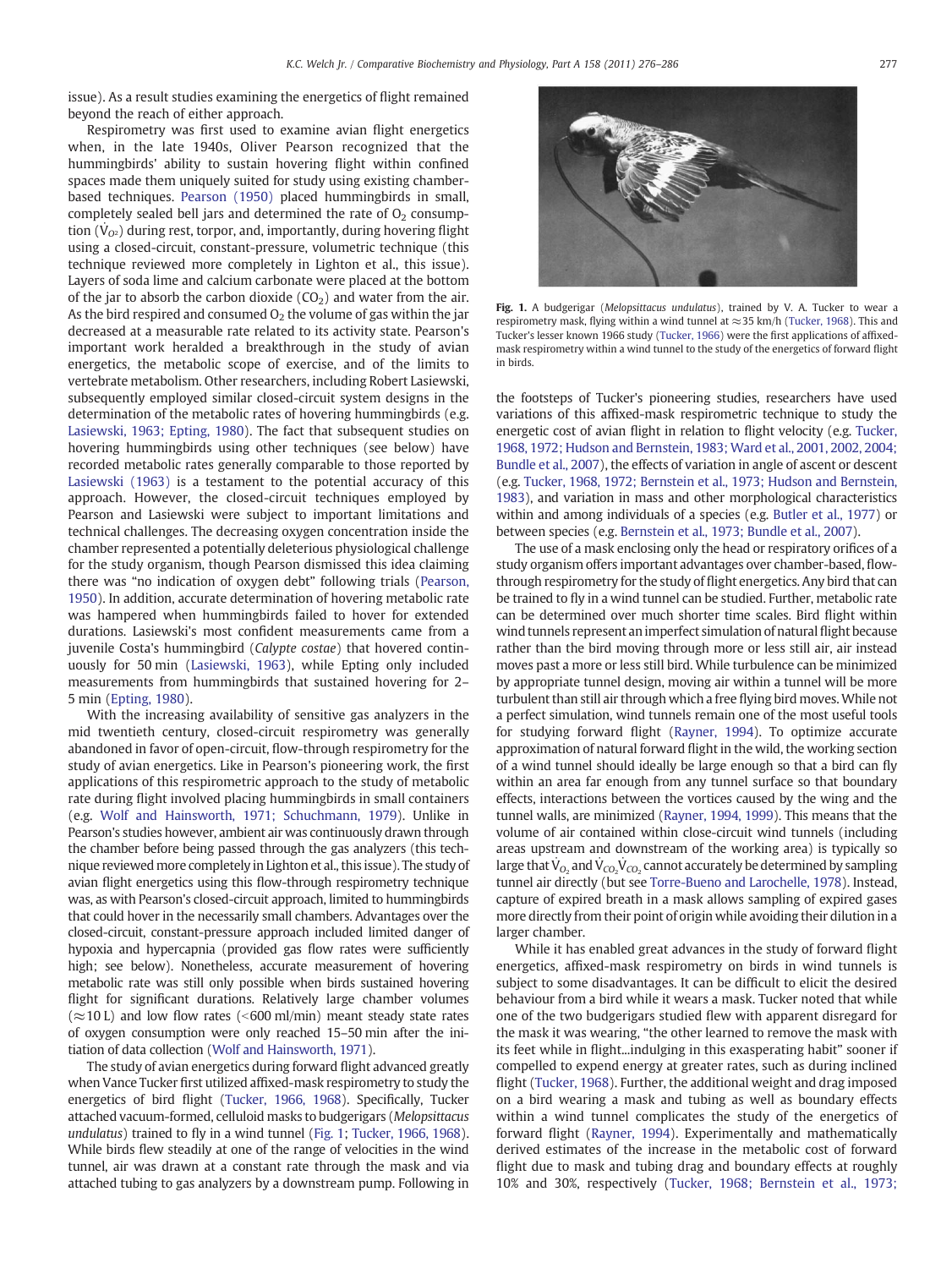<span id="page-2-0"></span>

Fig. 2. An Anna's hummingbird (Calypte anna) hover-feeding at a feeder contained inside a plastic tube arranged to function as a mask [\(Bartholomew and Lighton, 1986](#page-9-0)). This was the first application of mask respirometry to the study of avian energetics in wild animals and illustrates both this advantage of mask respirometry as well as the readiness with which hummingbirds will 'voluntarily' wear the mask.

[Rayner, 1994](#page-10-0)), indicating the importance of accounting for these phenomena. Corrections for these effects on the aerodynamic and energetic cost of flight have been attempted, beginning with [Tucker's](#page-10-0) [study \(1972\)](#page-10-0) of the laughing gull (Leucophaeus atricilla). Subsequently, other researchers have produced similar corrections ([Bernstein et](#page-10-0) [al., 1973; Bernstein, 1976\)](#page-10-0). However, even when the effects of drag imposed by the mask are rigorously accounted for using, for example, force plates to directly measure drag on mounts of stuffed birds placed within the tunnel [\(Tucker, 1972; Bernstein et al., 1973; Bernstein,](#page-10-0) [1976\)](#page-10-0), variation in the position of birds during the course of active flight can lead to dynamic and unpredictable effects on the magnitude of this drag [\(Rayner, 1994](#page-10-0)). In addition, birds tethered to gas analyzers via tubing are not free to move in all directions, limiting study to steady state forward flight only.

As noted above, the ability of hummingbirds to hover made them the perfect choice for pioneering studies on the energetics of flight using chamber-based respirometric approaches [\(Pearson, 1950;](#page-10-0) [Lasiewski, 1963\)](#page-10-0). Following the first applications of affixed-mask respirometry to the study of forward flight energetics in other birds, Martin Berger adapted hummingbird feeders for use in respirometry by securing a plastic mask around the feeder opening so that hungry hummingbirds voluntarily donned the mask as they inserted their heads to feed ([Berger and Hart, 1972; Berger, 1974\)](#page-10-0). Examples of this type of respirometry setup are shown in Fig. 2–4 (with the schematic originally presented by Berger and Hart shown in the inset of [Fig. 4](#page-3-0)). As with other applications of mask respirometry, this system operated by pulling air past the birds' head and through the mask and attached tubing leading away from the feeder to gas analyzers. However, this approach offers some distinct advantages over affixed-mask respirometry. Importantly, the hummingbird does not have to support the weight of the mask. In addition, the researcher can dictate the position of the feeder-mask, and thus the feeding hummingbird, within the flight arena or wind tunnel. Boundary effects and the effects of drag on air tubing leading from the mask can be minimized or avoided by careful positioning of the feeder-mask. Recently, researchers have employed feeder-mask respirometry to quantify metabolic rate during flight as a function of velocity in Anna's (Calypte anna), Allen's (Selasphorus sasin), and rufous (Selasphorus rufus) hummingbirds [\(Clark and Dudley, 2009, 2010; Tobalske, 2009](#page-10-0)). In contrast to



Fig. 3. Example setup for performing feeder-mask respirometry on a hover-feeding hummingbird. This setup employs gas analysis of the main airstream and is therefore suitable for use with relatively low flow rates only. Breath subsampling upstream of chemical scrubbing of CO<sub>2</sub> is optional (for carbon isotopic tracking, etc.). If performed, such subsampling would alter calculated rates of oxygen consumption or carbon dioxide production, and is therefore best done during parallel trials. Drying of the airstream with chemical scrubbers (e.g. Drierite) is shown. As both oxygen AND carbon dioxide levels are measured in this example, no scrubbing of CO<sub>2</sub> is necessary before air enters the oxygen analyzer. The IR/ photodetector records the presence of the hummingbirds head within the mask. Integration of total volumes of oxygen consumed or carbon dioxide produced by the hummingbird while in the mask over the duration of time its head was present permits calculation of 'instantaneous' rates of oxygen consumption or carbon dioxide production even when levels of neither gas reach a steady state value during any one feeding sally.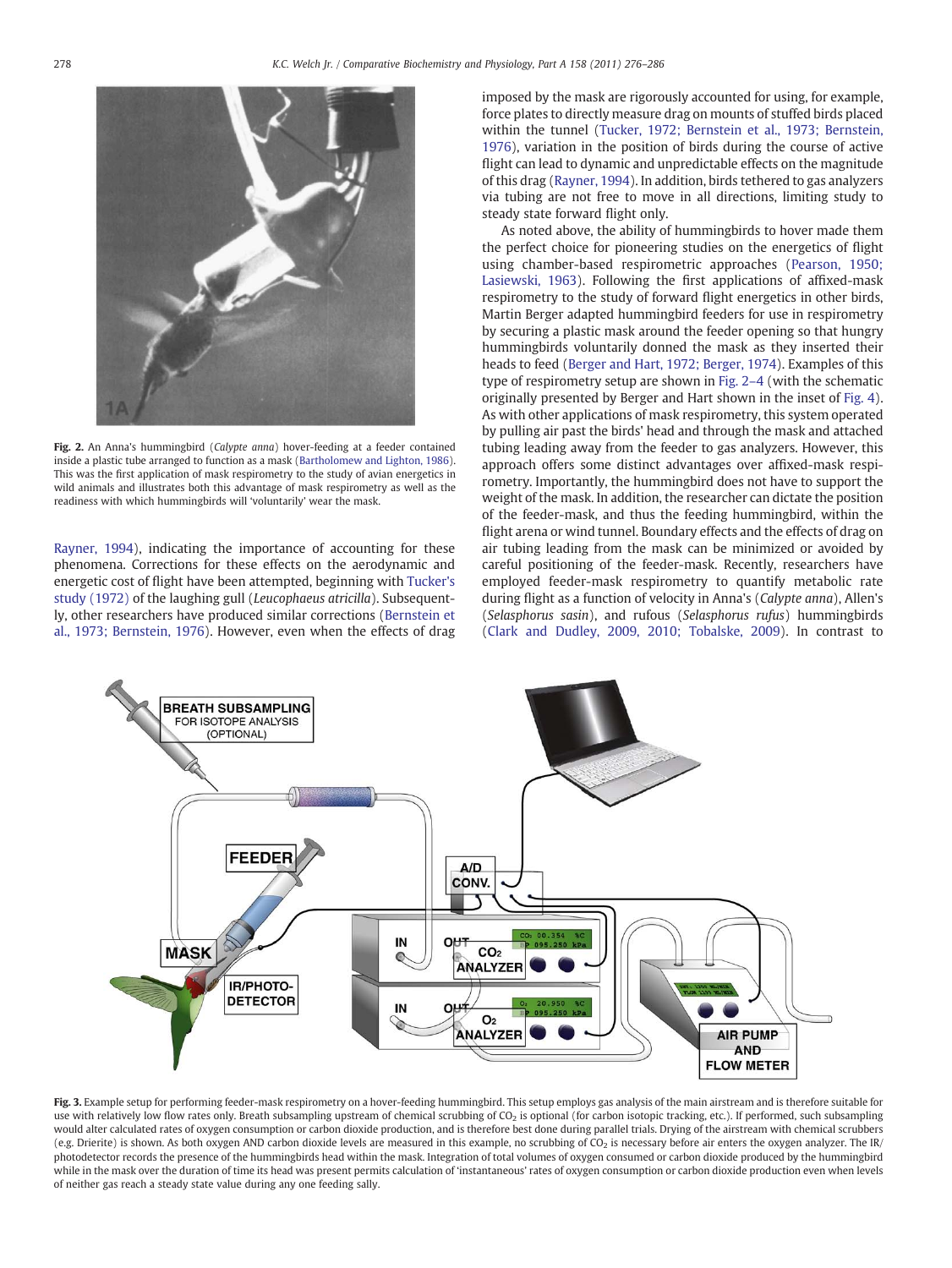<span id="page-3-0"></span>

Fig. 4. Example setup for performing feeder-mask respirometry on a hover-feeding hummingbird. This setup analyzes air subsampled from the main airstream. Flow rates excurrent from the mask can be higher than in the setup shown in [Fig. 3](#page-2-0) while flow rate of the subsampled airstream is kept relatively low. In this case, additional subsampling of the airstream for the purposes of stable isotope tracking of expired breath, etc., can be done at the point indicated with no effect on  $\mathsf{V}_{O_2}$  and  $\mathsf{V}_{Co_2}$  measurements. Note: A schematic of the original setup published by [Berger and Hart \(1972\)](#page-10-0) is shown in the inset for comparison.

Berger's notable previous study on the subject in which affixed-mask respirometry was employed, these more recent studies have shown that metabolic rate when flying at moderate speeds  $\left($  < 10 m/s) is lower than during hovering. It should be noted that feeder-mask respirometry carries with it an important limitation when used within a wind tunnel. The stationary feeder-mask necessarily sits just upstream of the hummingbird. Air flow around the feeder-mask is altered (Fig. 5) and the precise effects this has on airflow around the



Fig. 5. Particle image velocimetry (PIV) of a vertical sheet of air flow bisecting the long axis of a respirometry feeder-mask suspended within a wind tunnel. The mean velocity of air flow in the operating section of the wind tunnel was 10 m/min in this instance. The drop in air velocity and increase in turbulence just downstream of the mask, indicated by the blue/green, non-uniformly directed arrows, occurs at the point where the hummingbird's body would be positioned during feeding. This turbulence would result in unpredictably altered aerodynamics during forward flight. This represents an unavoidable complication when performing respirometric measurements on birds in wind tunnels using a stationary mask. Image from [Clark and Dudley \(2009; supplemental online materials\).](#page-10-0)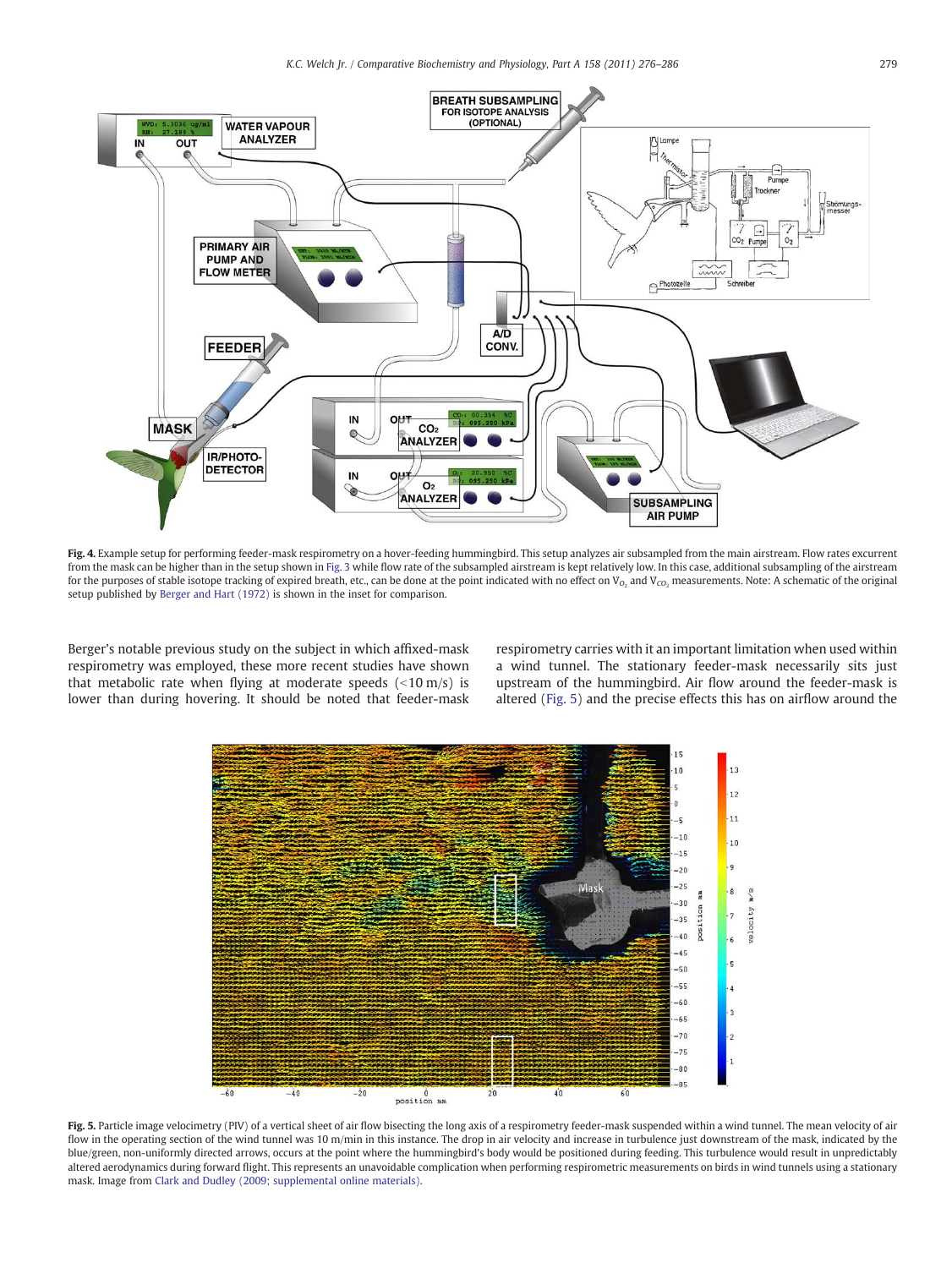<span id="page-4-0"></span>hummingbird, imposed drag, and thus metabolic rate during forward flight remain unclear.

The hummingbird's desire to obtain the nectar within the feedermask ensures their cooperation when obtaining respirometric measurements. The observation that free-ranging hummingbirds will voluntarily insert their heads into the mask at feeders placed outdoors supports this assertion [\(Fig. 2;](#page-2-0) [Bartholomew and Lighton,](#page-9-0) [1986;](#page-9-0) K. Welch, pers. observ.). The portability of the feeder-mask respirometry setup and the ease with which it can be applied under field conditions (e.g. [Bartholomew and Lighton, 1986; Welch and](#page-9-0) [Suarez, 2008](#page-9-0)) is another advantage. The ability to deploy a feedermask respirometry setup either within a flight arena in the lab, or in various field locations, has facilitated better understanding of the effects environmental parameters have on the cost of hovering flight. Replacement of ambient flight arena air with variable air mixtures has allowed researchers to understand how the costs of flight vary with oxygen availability and air density ([Chai and Dudley, 1995, 1996;](#page-10-0) [Chai, 1997](#page-10-0)). Other studies have explored the relationship between hovering metabolic rate and elevation through laboratory simulations in a hypobaric chamber [\(Berger, 1974\)](#page-10-0) or by repeated trials at multiple elevations in the field [\(Welch and Suarez, 2008](#page-10-0)). Additionally, several groups have explored how temperature affects hovering metabolic rate in these small vertebrate endotherms in both the laboratory ([Berger and Hart, 1972; Chai et al., 1998; Evangelista et al.,](#page-10-0) [2010\)](#page-10-0) and the field [\(Welch and Suarez, 2008](#page-10-0)). Hummingbirds will perform virtually any flight behaviour such as pure yaw turns and sideslip flight as they track a moving feeder (pers. observ.; D. L. Altshuler, pers. comm.). By converting the feeder into a feeder-mask, measurement of metabolic rate is therefore possible on a wider range of flight behaviours in hummingbirds than in any other avian group. Though sustained hovering flight is a behaviour not exhibited by other birds, these studies have improved the general understanding of how such environmental parameters impact flight in all avian groups and flying vertebrates in general.

While feeder-mask respirometry offers the advantage of eliciting sustained, steady, voluntary flight, it is impossible to separate the cost of flight from the energetic costs associated with imbibing nectar [\(Bartholomew and Lighton, 1986\)](#page-9-0). Given the flight muscles account for such a large proportion of hummingbird body mass [\(Suarez et al.,](#page-10-0) [1986; Wells, 1993\)](#page-10-0), and the fact that estimates of the metabolic cost of flight made using mathematical modeling of associated aerodynamic forces on free flying hummingbirds are so great (e.g. [Epting, 1980;](#page-10-0) [Wells, 1993; Chai and Dudley, 1995, 1996; Chai et al., 1998; Altshuler](#page-10-0) [et al., 2004; Welch and Suarez, 2007](#page-10-0)), it's likely that the costs of imbibing nectar can be largely ignored ([Suarez, 1992](#page-10-0)). Regardless, hover-feeding at a mask quite faithfully replicates a behaviour in which hummingbirds engage for a substantial portion of their day [\(Stiles, 1971; Wolf and Hainsworth, 1971](#page-10-0)). Thus, data generated utilizing the feeder-mask respirometric technique are of great importance in improving understanding of hummingbird energetics in particular, and avian energetics more generally.

#### 2. Methodological standards and potential technical issues in feeder-mask respirometry

With either an attached or feeder-mask, the size of the effective respiration chamber employed is reduced so that it encloses only the head or respiratory orifices. Less air space within the whole of the respirometry system (including airlines to and from a chamber or mask and within various pieces of equipment) means a faster response time and greater change in gas levels relative to analyzer noise. Further, because masks can often be made so small that the effective volume of air enclosed within them (when worn) may be less than the tidal volume respired by the study organism, the danger of accumulation of hypoxic or hypercapnic air for inhalation is greatly reduced. Rather, it is the loss of respired gases around the edges of the mask that is a greater concern. Just as with chamber-based respirometry, a critical flow rate exists below which calculated  $\dot{V}_{O_2}$ and  $\dot{V}_{CO_2}$  values will be underestimates of the actual values [\(McNab,](#page-10-0) [2006\)](#page-10-0). However, in affixed or feeder-mask respirometry this is because sub-critical flow rates fail to capture all expired gases in the mask, while sub-critical flow rates lead to inadequate mixing of air in a chamber ([McNab, 2006](#page-10-0)). Because mask sizes and shapes, as well as the aerodynamic environments around birds are unique to each given study, there is no simple rule to identifying flow rates sufficiently high to capture all expired air through the mask while sufficiently low as to lead to differences in  $O_2/CO_2$  levels in the excurrent air stream large enough to accurately detect against analyzer noise and drift. Typical approaches for identifying appropriate flow rates involve consideration of animal metabolic rate and size, and helpful calculators are available online (for example, see <http://www.respirometry.org>). Empirical determination of minimally appropriate flow rates can be done by introducing purified nitrogen (or another standard laboratory gas) into the mask at a known low flow rate while the speed of air flowed through the wind tunnel is varied. When all of the introduced nitrogen is captured by the mask, the apparent  $O<sub>2</sub>$  and  $CO<sub>2</sub>$  levels in the excurrent airstream will be lowered by a predictable amount. Equations presented below can be used to predict the degree of  $O<sub>2</sub>$ and  $CO<sub>2</sub>$  dilution as a function of flow rate. In addition to allowing quantification of system washout kinetics, insufficient flow rates can be identified by artificially low apparent dilutions of the  $O<sub>2</sub>$  and  $CO<sub>2</sub>$ concentrations in the captured airstream. Alternatively, some researchers have attempted to empirically identify minimally appropriate flow rates via repeated respirometric measurements at progressively increasing flow rates (e.g. [Tucker, 1968](#page-10-0) when using an attached mask; [Clark and Dudley, 2009](#page-10-0) when using a feeder-mask). As flow rate is increased, apparent  $\dot{\vee}_{O_2}$  and  $\dot{\vee}_{CO_2}$  increase because more of the gases expired by the animal are captured. The flow rate above which apparent  $\dot{V}_{O_2}$  and  $\dot{V}_{CO_2}$  no longer vary significantly represents a minimum appropriate flow rate for respirometric measurements. An example of such a relationship, generated by [Clark and Dudley \(2009\)](#page-10-0) as an Anna's hummingbird (C. anna) fed at a mask modified as a nectar feeder (see more on this below) while flying at 10 m/s in a wind tunnel, is shown in Fig. 6. The flow rate above which  $\dot{V}_{O_2}$  no longer rises is approximately 3 L/min in this case and the researchers subsequently utilized a flow rate of 3.9 L/min during data collection



Fig. 6. Apparent oxygen consumption rate ( $V_{O<sub>2</sub>}$ ) as a function of flow rate from a feedermask. Data obtained from an Anna's hummingbird (Calypte anna) flying in a wind tunnel at 10 m/s. At low flow rates  $(<$ 3 L/min), gases expired by the hummingbird are lost around the edges of the mask in part because of the high degree of turbulence in the wind tunnel, resulting in an underestimation of  $V_{O_2}$ . A flow rate of 3 L/min represents the critical value above which lost gases are minimized and accurate  $V_{O_2}$  values are obtained under these particular experimental conditions. Provided by Chris Clark from preliminary data for [Clark and Dudley \(2009\)](#page-10-0).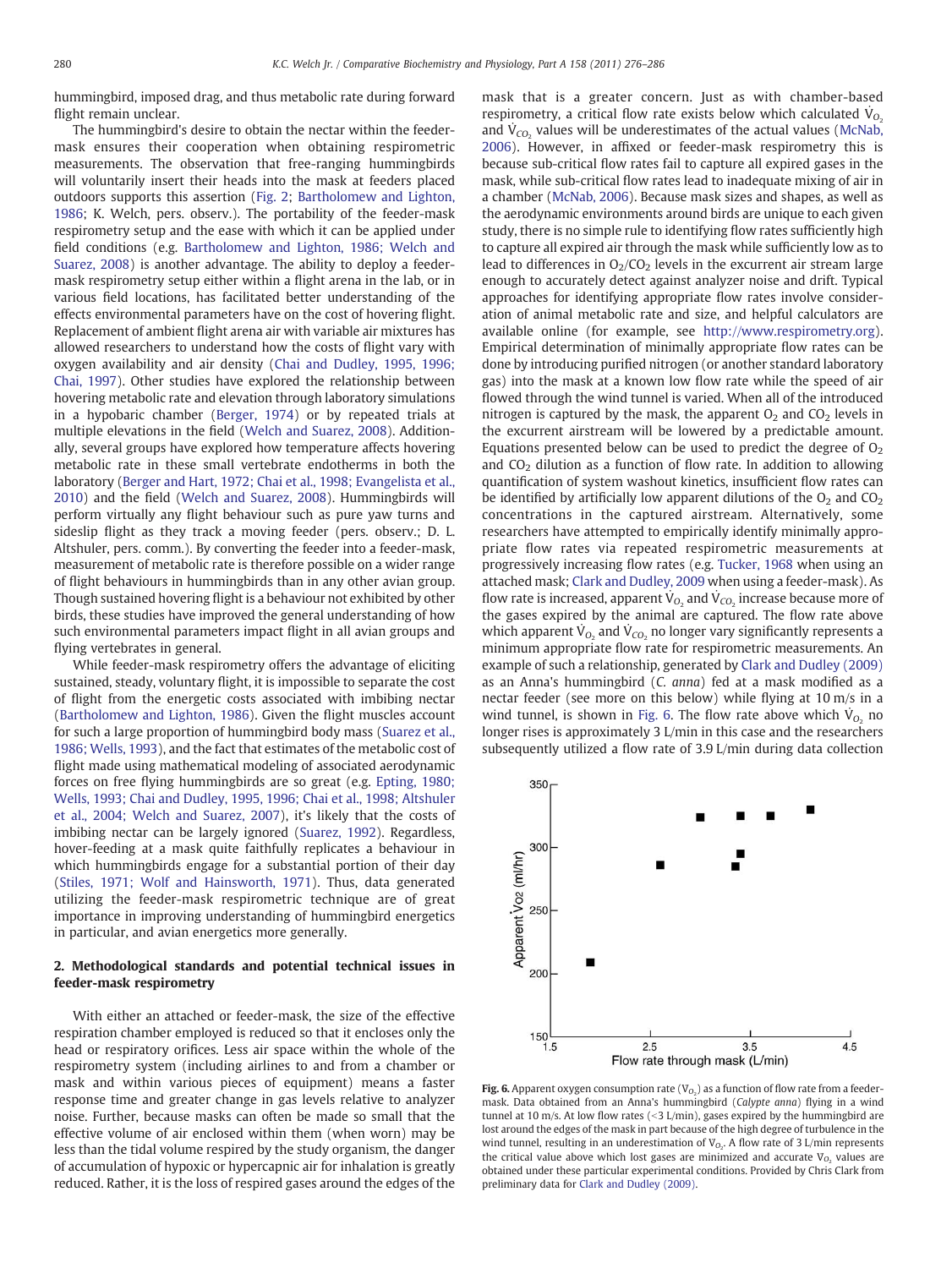[\(Clark and Dudley, 2009](#page-10-0)). Each of the two approaches described above has its own merits. Identification of minimal appropriate flow rates via introduction of nitrogen into the mask offers a controlled approach that will not suffer from undesirable variability in hummingbird mask visitation behaviour. On the other hand, because flow rates should be chosen with the expectation that hummingbird mask visitation behaviour will vary an approach to minimal appropriate flow rate selection involving actual hummingbird feeder-mask visitations while flow rates are sequentially varied can provide additional valuable insight.

Derivation of changes in  $O_2$  and  $CO_2$  levels in an airline flowing past an animal, and thus accurate respirometric measurement of animal  $\dot{\mathsf{V}}_{O_2}$  and  $\dot{\mathsf{V}}_{CO_2}$  requires knowledge of the respective fractional concentrations of all gases in both the incurrent and excurrent air as well as the flow rate. In many cases, the incurrent stream is ambient air which typically contains known and relatively constant fractional concentrations of component gases (e.g.  $\approx$  0.2095 for O<sub>2</sub>). However, because feeder-mask respirometry can be accomplished within modestly sized chambers, replacement of ambient air with variable gas mixtures is feasible ([Chai and Dudley, 1995, 1996; Altshuler et al.,](#page-10-0) [2001\)](#page-10-0). In such cases, baseline fractional concentrations of gases in the incurrent air may not readily be assumed. Fortunately, it is easy to measure these values by streaming air through the feeder-mask when the hummingbird is not present (called baselining). Typically, air is pulled through feeder-mask systems constantly throughout an extended period of data collection. Intermittent feeding sallies at the feeder-mask are bracketed by these periods of baseline data acquisition. Changes in fractional concentrations of  $O<sub>2</sub>$  and  $CO<sub>2</sub>$ resulting from a feeding are always referenced against these baseline values.

It is only possible to generate a constant and controlled airflow from downstream of a mask (pull-through respirometry) and this is also where flow rate is measured. Inaccurate flow rate measurement is typically the greatest potential source of error in the measurement of metabolic rate via flow-through respirometry. Accurate flow rate measurement is inherently technically challenging, but is of critical importance. It is possible to accurately quantify  $\dot{\mathsf{V}}_{O_2}$  and  $\dot{\mathsf{V}}_{CO_2}$  without necessarily measuring all four major component gases  $(O_2, CO_2)$ , nitrogen, and water vapour) in the incurrent and excurrent airstreams. Because respiring animals do not alter nitrogen levels in the air, measurement of this component gas is typically ignored completely. The same holds true for helium and is relevant in experiments employing ambient air mixture replacement (e.g. with O2–helium mixtures; [Chai and Dudley, 1995, 1996](#page-10-0)). Water vapour and  $CO<sub>2</sub>$  levels in the air entering the mask may vary significantly due to varying local humidity and the activity of machinery and researchers nearby. Levels of these gases will also certainly vary in the excurrent air as respiring animals both produce  $CO<sub>2</sub>$  (a variable of interest here) and humidify air as a part of normal respiratory function. The addition of water vapour meters and  $CO<sub>2</sub>$  analyzers to any respirometry system is advisable both because accurate  $\dot{\mathsf{V}}_{O_2}$ calculation depends on knowing the effects these gases have on the overall composition of excurrent air and because they are physiologically relevant in their own right. Correction for the effect of water vapour on flow rate of air from the mask can be easily accomplished by applying Eq. (1.4) in the appendix (from a technique described in [Lighton, 2008\)](#page-10-0). This equation also requires quantification of barometric pressure and many water vapour meters or other gas analyzers already track this variable. However, when fractional concentrations of either  $CO<sub>2</sub>$  or water vapour are not measured they should ideally be chemically scrubbed before flow rate measurement occurs (e.g. [Fig. 3\)](#page-2-0). When relatively high flow rates are used  $(>2$  L/min) it may be impractical to chemically scrub the main flow of the excurrent air of either water vapour or  $CO<sub>2</sub>$  because scrubber consumption becomes excessive. At the same time, passing of air through gas analyzers at these high flow rates should be avoided for several reasons. Excessively high flow rates can damage paramagnetic oxygen analyzers, disrupt zirconium-cell oxygen sensors by promoting excess cooling of the sensor element, and excessively alter air pressure within equipment and tubing (a component of which is oxygen partial pressure, a variable of interest; [Lighton, 2008](#page-10-0)). Nonetheless, as stated above, high flow rates through the respirometry mask may be necessary, particularly when the potential for loss of expired breath is a definite possibility due to turbulent air flow around the mask, such as in a wind tunnel. In such cases, subsampling of the airstream excurrent from the mask for gas analysis is the preferred approach (e.g. [Fig. 4\)](#page-3-0). Subsampling of excurrent air was employed during the first application of affixed-mask respirometry to the study of avian energetics [\(Tucker, 1966, 1968\)](#page-10-0) and in many subsequent studies, including feeder-mask respirometric studies involving hummingbirds (e.g. [Tucker, 1966, 1968, 1972; Berger and Hart, 1972; Bernstein et al.,](#page-10-0) [1973; Berger, 1974; Butler et al., 1977; Epting, 1980; Gessaman, 1980;](#page-10-0) [Hudson and Bernstein, 1981, 1983; Rothe et al., 1987; Wells, 1993;](#page-10-0) [Chai and Dudley, 1995, 1996; Chai et al., 1996, 1998; Butler, 2000;](#page-10-0) [Ward et al., 2002, 2004; Bundle et al., 2007; Clark and Dudley, 2009](#page-10-0)). In these cases, measurement of the main excurrent flow rate remains crucial. Because only the fractional concentration of gases in the subsampled air needs to be quantified it is not necessary to know the exact flow rate of this airstream, provided it is reliably constant and gas analyzers have been appropriately calibrated according to manufacturer specifications. However, when chemical scrubbing of the air occurs in the subsampled airstream but not the main excurrent flow, levels of these gases in air upstream of the scrubbers should be quantified in order to allow for correction of the main excurrent flow rate, at least in the case of water vapour. Provided flow rates are sufficiently high, levels of  $CO<sub>2</sub>$  in ambient and excurrent air will be low enough that failure to correct for its presence will not introduce substantial error into calculation of  $\dot{V}_{O_2}$ . However, failure to correct for the presence of water vapour can lead to overestimation of flow rates relative to a dried state by 1% or more under typical laboratory conditions [\(Lighton, 2008](#page-10-0)).

In some cases, it may be desirable to sample expired breath from a bird while it is flying, such as in studies tracking the stable isotopic signature of carbon in the exhaled  $CO<sub>2</sub>$  (e.g. [Welch et al., 2006; Welch](#page-10-0) [and Suarez, 2007](#page-10-0)). If gas samples are removed upstream of gas analyzers ([Fig. 3](#page-2-0)), accurate measurement of  $\dot{V}_{O_2}$  and  $\dot{V}_{CO_2}$  is not possible. Provided mixing of air within the system is sufficiently high, determination of rates of  $\dot{V}_{O_2}$  and  $\dot{V}_{CO_2}$  relative to each other is still possible, permitting calculation of respiratory quotient or respiratory exchange ratio (RQ or RER =  $\dot{V}_{CO_2}/\dot{V}_{O_2}$ ). However, when there is subsampling of the main excurrent air flow as in [Fig. 4](#page-3-0), breath samples may be taken from the main airstream downstream of all equipment with no effect on absolute  $\dot{V}_{O_2}$  and  $\dot{V}_{CO_2}$  calculation.

Various equations for calculating  $V_{O_2}$  and  $V_{CO_2}$  that commonly apply in feeder-mask respirometric setups when the various component gases are alternatively measured or scrubbed are presented in the appendix. It is important to note that the brief duration of feeding events characteristic of hummingbirds at a feedermask often results in gas fractional concentration recordings that are very dynamic. Because of their small size and high hovering metabolic rate, steady state  $\dot{\mathsf{V}}_{O_2}$  and  $\dot{\mathsf{V}}_{CO_2}$  values are rapidly reached following the transition from rest (perching) to exercise. The time it takes a hummingbird to fly from a nearby perch to the feeder-mask to feed is typically enough to ensure  $\dot{V}_{O_2}$  and  $\dot{V}_{CO_2}$  have reached steady state. However, because the air volume contained within the tubing and equipment comprising even a feeder-mask respirometry system cannot be zero, mixing of ambient air and gases expired by the bird will occur within the system and there will not be an instantaneous change in fractional concentrations of component gases, measured by gas analyzers, to the steady state levels associated with flight when the bird inserts its head to drink. Instead, mixing of pure ambient air both upstream and downstream of the bolus of ambient-plus-expired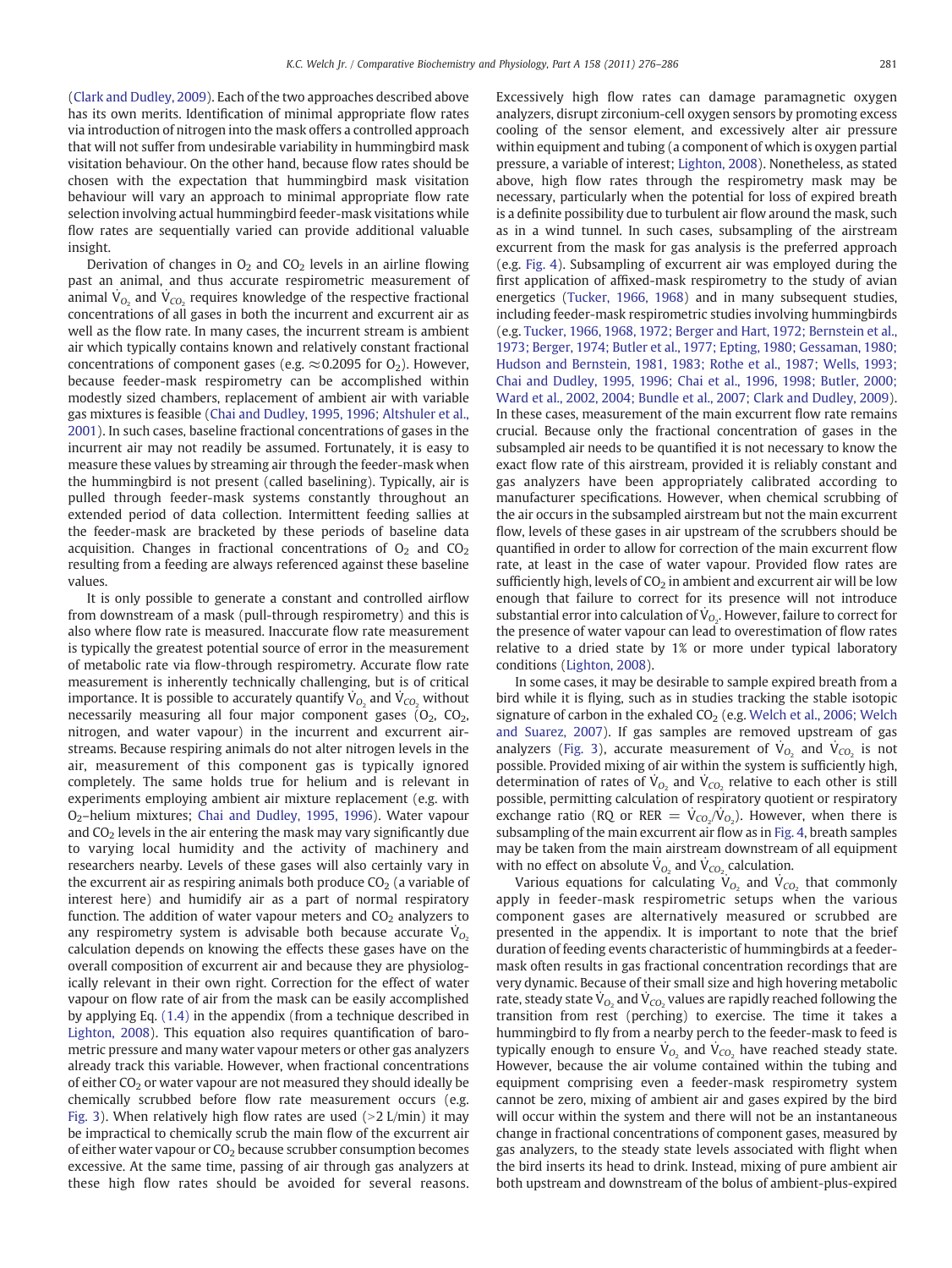air captured by the mask during the feeding sally results in volumetric washout. Particularly short feeding sallies may result in  $O<sub>2</sub>$  or  $CO<sub>2</sub>$ fractional concentration traces that appear to never reach a steady state value. Feeding sallies that are comprised of several repeated head insertions, rather than one or a few sustained insertions, will also generally increase the likelihood of dynamic and variable fractional gas concentration recordings. When a hummingbird feeds at the mask for relatively long durations, equilibrium fractional concentrations can be measured and an instantaneous  $\dot{\vee}_{O_2}$  and  $\dot{\vee}_{CO_2}$  can be calculated. Researchers adopting this strategy for calculation of  $\dot{V}_{O_2}$  and  $\dot{V}_{CO_2}$ simply exclude from calculation those feeding events during which equilibrium gas values were not reached (e.g. [Chai and Dudley, 1995,](#page-10-0) [1996; Chai et al., 1998; Clark and Dudley, 2009, 2010\)](#page-10-0). Depending upon flow rate, tubing length, and the type of gas analyzer used, uninterrupted feeding sallies as short as 2–3 s may yield gas fractional concentration traces that reach steady state values [\(Clark and Dudley,](#page-10-0) [2009\)](#page-10-0), though values of 10–20 s may be characteristic of many other systems (pers. observ.). Respirometry system response kinetics can be quantified by the introduction of a steady flow of nitrogen gas into the mask. These results can then be used to establish minimum feeding durations that will yield steady state gas traces. However, when flow rate is too low or feeding sally durations are too short or are characterized by repeated head removals so that obvious equilibrium fractional concentrations of  $O_2$  and  $CO_2$  are not regularly observed it is still possible to derive accurate instantaneous  $\dot{\mathsf{V}}_{O_2}$  and  $\dot{\mathsf{V}}_{CO_2}$  estimates. There are feeding events of such short duration, or involving such dynamic head insertion behaviour that reliable estimates of metabolic rate are impossible. Feeding events of less than a second in duration, or for which the ratio of total feeding duration to head insertion events is less than one should almost certainly be excluded from analysis. Several approaches exist for deriving instantaneous  $\dot{\mathsf{V}}_{O_2}$  or  $\dot{\rm V}_{\rm CO_2}$ . Some, such as application of the Woakes instantaneous equation described in [Woakes and Butler \(1983\),](#page-10-0) and summarized by [Halsey et](#page-10-0) [al. \(2009\),](#page-10-0) have not been applied to feeder-mask respirometry in published studies. Readers are referred to these papers for a more complete description of this approach. Two general approaches have been used throughout published studies employing feeder-mask respirometry on hummingbirds: the instantaneous transformation method (also known as the Z transformation; [Bartholomew et al.,](#page-9-0) [1981\)](#page-9-0), and dividing the total volume of  $O<sub>2</sub>$  consumed/CO<sub>2</sub> produced by the duration of the presence of the hummingbird's head in the mask [\(Bartholomew and Lighton, 1986](#page-9-0)). Initially described by [Bartholomew et al. \(1981\),](#page-9-0) correct application of the Z transformation requires knowing the effective respirometry system volume and assumes that the relative rate at which the changing fractional gas concentration approaches equilibrium is constant. One disadvantage of this approach is that the correction will greatly amplify all changes in fractional gas concentration values, including those due to analyzer noise or drift. Despite its washed out appearance, the total area of the trace of recorded fractional  $O_2$  and  $CO_2$  concentrations below or above, respectively, baseline ambient levels is proportional to the instantaneous metabolic rate of the hummingbird multiplied by the period of time its head was in the mask and expired gases were being captured. Functions for integrating the area of the  $O_2$  or  $CO_2$  trace with respect to baseline values are available in many commercial software packages designed for use with respirometry equipment and from experienced practitioners of respirometry such as Mark Chappell [\(http://warthog.ucr.edu/](http://warthog.ucr.edu/)). In their application of feeder-mask respirometry on free-ranging Anna's hummingbirds (C. anna) [Bartholo](#page-9-0)[mew and Lighton \(1986\)](#page-9-0) noted that the total volume of  $O_2$  consumed during each feeder-mask visitation was linearly related to the feeding sally duration. They showed that dividing the total volume of  $O<sub>2</sub>$ consumed during a sally (the entire volume of O2 'missing' as a result of the feeding event) by sally duration (presence of the bird's head within the feeder-mask) yielded estimates of instantaneous  $\dot{V}_{O_2}$ comparable to those calculated using the Z transformation applied to recordings from a subset of feeding events long enough to result in equilibrium fractional  $O<sub>2</sub>$  concentrations being reached ([Bartholomew](#page-9-0) [and Lighton, 1986\)](#page-9-0). Feeding sally duration can be accurately determined via video recordings of feeding events taken from angles perpendicular to feeder orientation. Alternatively, sally durations can be measured by detecting the presence of the hummingbird head in the mask as it occludes a photoresistor placed on the underside of the mask [\(Bartholomew and Lighton, 1986;](#page-9-0) e.g. [Berger and Hart, 1972;](#page-10-0) [Welch et al., 2006; Welch and Suarez, 2008](#page-10-0)) or a beam of infrared (IR) light between an emitter and detector transecting the mask (e.g. [Welch and Suarez, 2007; Welch et al., 2007](#page-10-0)).

It is important to note that there are more than one type of flow meters acceptable for use with feeder-mask respirometry, but there are important potential limitations to the use of each. Rotameters, which measure volumetric air flow rates based on the competing forces imparted by the air on a float (a small ball typically made of glass or steel) lifted through a vertically oriented, tapered tube and the force of gravity dragging the bore down. The volumetric flow rates reported by such flow meters must be manually and continuously corrected to standard temperature and pressure (STP) and their inherently visual and non-electrical nature makes the tedious to use alongside contemporary gas analyzers and pumps. Mass flow meters often included as part of standard respirometric systems, on the other hand, measure the molar mass, rather than volume, of air flowed through them, with the flow rate typically expressed in units of STPcorrected volume per time. These meters are, by comparison to rotameters, relatively unaffected by ambient temperature and pressure and usually provide digital outputs easily recorded along with the rest of the respirometric data. Many work by measuring the pressure drop of the gas in the airline across a restriction. Alternatively, the commonly available thermal mass flow meter works by heating incoming air and measuring its ability to transfer that heat downstream, which varies as a function of flow rate. Importantly, these flow meters are typically calibrated for use specifically with ambient air or simply nitrogen. Because helium and  $CO<sub>2</sub>$  are significantly more thermally conductive than ambient air or nitrogen, most thermal mass flow meters will report artificially high flow rates when helium and  $CO<sub>2</sub>$  levels in the airstream rise. Correction factors can typically be obtained from the manufacturer, but their accurate usage requires knowledge of the precise composition of the air mixture.  $CO<sub>2</sub>$  levels present in excurrent air from a mask are typically not high enough to warrant concern; the resulting error is typically less than the flow meters specified accuracy. However, when variable gas mixtures (e.g. heliox) are infused into a chamber as hummingbirds hover at a feeder-mask, thermal mass flow meters can report significantly inaccurate flow rates.

#### 3. Case studies: exemplifying the utility of feeder-mask respirometry in hummingbirds: tracking of metabolic substrate use and its relationship to foraging and flight behaviour

In addition to providing insights into how the metabolic cost of hovering flight varies with environmental features such as oxygen availability and air density, studies employing feeder-mask respirometry have shed light on mechanisms by which energetics, morphology, physiology, and behaviour are intimately linked.

Feeder-mask based measurement of hovering and forward flight  $\dot{V}_{O_2}$  in multiple age–sex classes of a given hummingbird species appear to relate to slight variations in wing morphology (e.g. [Welch](#page-10-0) [and Suarez, 2008; Clark and Dudley, 2009, 2010](#page-10-0)). Further, experimental modification of morphological features such as tail length has also been linked to modest, yet significant variation in the cost of flight as a function of forward velocity ([Clark and Dudley, 2009](#page-10-0)). This variation in the cost of flight may have implications for foraging behaviour, as it has been suggested that lower costs of flight in less territorially dominant age–sex classes partially offset their reduced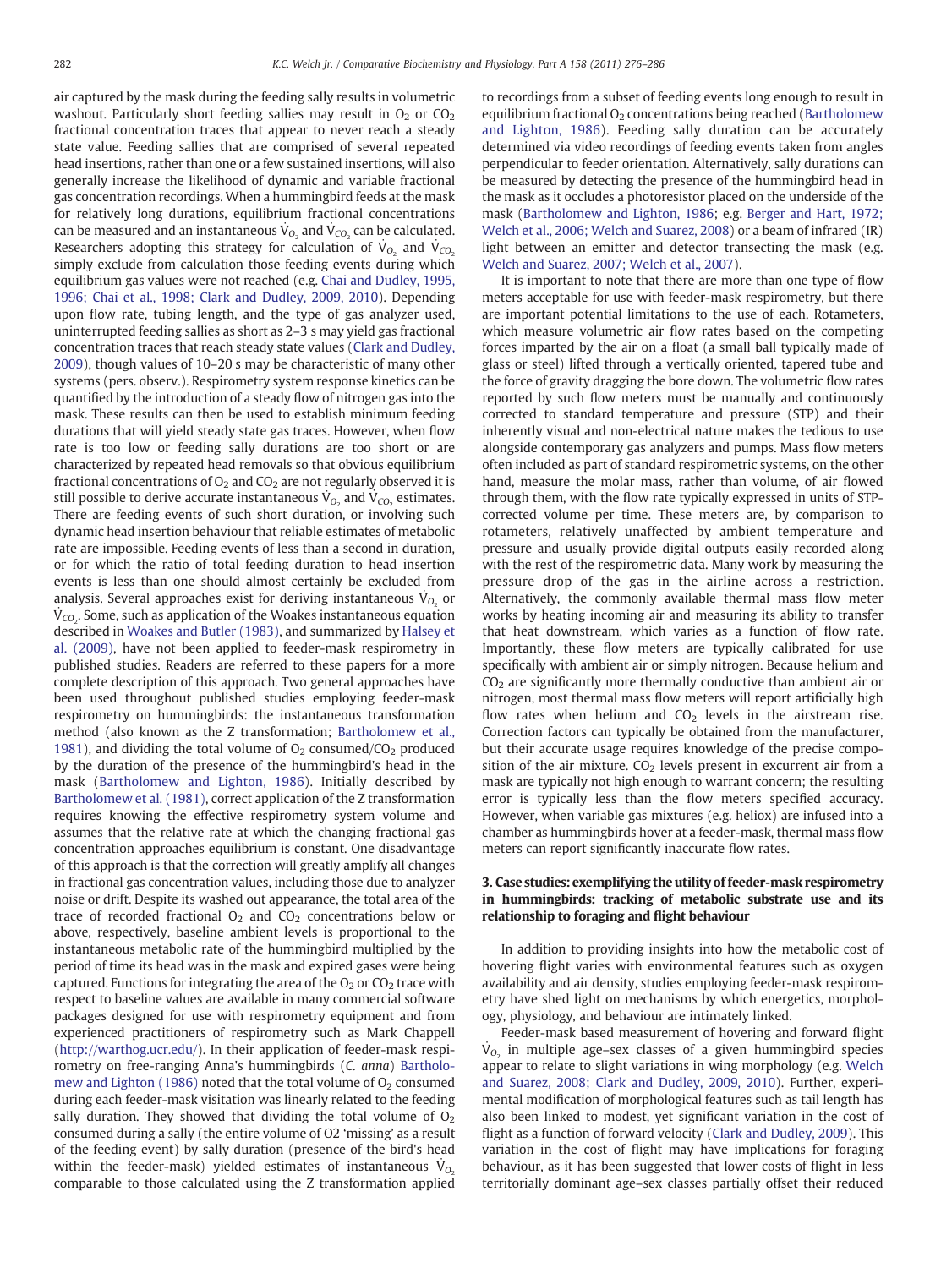ability to gain and hold the most profitable territories [\(Welch and](#page-10-0) [Suarez, 2008](#page-10-0)).

A wealth of information regarding avian energetics has been gained by employing affixed-mask respirometry to track the type of fuels oxidized during flight as inferred from the respiratory quotient or respiratory exchange ratio (RQ or RER; e.g. [Tucker, 1968, 1972;](#page-10-0) [Butler et al., 1977; Hudson and Bernstein, 1983; Rothe et al., 1987;](#page-10-0) [Ward et al., 2001, 2002; Bundle et al., 2007\)](#page-10-0). Studies employing feeder-mask respirometry on hummingbirds, often in combination with complimentary techniques such as diet manipulation and isotopic tracking, have provided additional, unique insights into the relationship between metabolic fuels and avian energetics. Such studies have revealed that fasted hummingbirds are capable of fueling energetically expensive hovering flight virtually exclusively via fat oxidation ([Suarez et al., 1990; Welch et al., 2006, 2007; Welch and](#page-10-0) [Suarez, 2007](#page-10-0)). The ability to fuel flight completely, or nearly completely, with fatty acid oxidation is recognized as an ability common to many migratory avian species (reviewed in [Weber, 2009](#page-10-0)). Before it had been empirically demonstrated in birds via application of respirometry, Pearson himself assumed this was true when he calculated whether ruby throated hummingbirds (Archilochus colubris) could possibly cross the Gulf of Mexico (a  $500+$  mile flight over water) during their migratory journey ([Pearson, 1950](#page-10-0)). There are obvious advantages to this ability for long distance aerial migrants such as weight savings as a result of the relatively high density (energy content per unit stored fuel mass) of fat as a stored form of energy, the permitted sparing of body protein reserves, and the ability to sustain performance for long periods without feeding [\(Weber,](#page-10-0) [2009\)](#page-10-0). However, many migratory species feed on diets rich in fatty acids and may even benefit from specializing on diets rich in particular unsaturated fatty acids during premigratory foraging periods [\(Weber, 2009\)](#page-10-0). The specialization of hummingbirds on a diet rich in simple sugars, even during premigratory foraging, means that fat storage results almost exclusively from conversion of ingested sugars, with the net loss of some ingested calories due to the cost of this conversion. Calculating the respiratory quotient during hovering in both fasted and fed hummingbirds, Suarez et al. demonstrated that they possessed the capacity to switch rapidly between fat and carbohydrate as a fuel source [\(Suarez et al., 1990\)](#page-10-0). This ability appears remarkable, even among birds. Further, using feeder-mask respirometry in combination with stable isotope tracking of exhaled carbon, it has been shown that, once nectar is available during foraging, hummingbirds mobilize newly ingested sugars for use in fueling hovering flight more rapidly, and fuel exercise metabolism more completely from this exogenous energy source, than any other vertebrate thus far examined [\(Welch et al., 2006, 2008; Welch and](#page-10-0) [Suarez, 2007](#page-10-0)). For example, [Welch et al. \(2008\)](#page-10-0) report that, on average, rufous hummingbirds (S. rufus) rely on exogenous sugar for 90% of the metabolic fuel oxidized in support of hovering flight after just 15 min of access to a nectar source. Further, they calculated that  $94.7 \pm 1.4\%$  (N = 10) of rufous hummingbird hovering metabolism is supported by exogenous sugar during the period 30 min to 1 h after gaining access to nectar ([Welch et al., 2008](#page-10-0)). This ability is remarkable considering humans can support only 32.4% of metabolism during moderate intensity exercise (50% of maximum sustained  $\dot{\mathsf{V}}_{O_2}$ ) 120– 150 min after ingesting a glucose  $+$  sucrose solution [\(Jentjens et al.,](#page-10-0) [2004\)](#page-10-0). Similar data on capacities for the use of exogenous fuels during exercise is not available for a wide range of vertebrates. This is because while coupling of voluntary food consumption and measurement of metabolic rate and determination of fuel nature and source during exercise is possible with a feeder-mask setup, and with cooperative human subjects, it is not easily accomplished with many other animals. Using fat to fuel flight when nectar is available consistently during foraging periods is energetically inefficient because 15% of the energetic content of sugars converted to fat is lost [\(Suarez et al., 1990\)](#page-10-0). Additionally, if ingested sugars are oxidized

to fuel flight at roughly the same rate they would be converted to energy-dense fat, the weight savings afforded by this conversion is never realized. In this way, hummingbirds maximize the caloric profit of their nectar intake with regular, intermittent foraging during the day, while reserving energy-dense fat stores for use during fasting periods and migratory flights.

It is argued that greater reliance on fatty acid oxidation at low exercise intensity and progressively increased reliance on carbohydrate oxidation at higher aerobic exercise intensity are a highly conserved feature of mammalian physiology ([McClelland, 2004](#page-10-0)). This phenomenon, described as part of the "crossover concept" of fuel use during exercise presented by Brooks and Mercier ([Brooks and](#page-10-0) [Mercier, 1994; Brooks, 1997\)](#page-10-0), clearly does not hold true for birds. In the case of fasted and/or migrating birds, the type of fuel used during sustained flight is constrained to available energy stores of sufficient size (namely, fat stores). However, in hummingbirds, the above evidence shows that it is simply the availability of dietary sugars from floral nectar which determines the fuel being used. A similar link between exogenous sugar availability and fuel use during exercise has been discovered for at least one species of nectarivorous bat (also using feeder-mask respirometry; [Welch et al., 2008\)](#page-10-0). The shared dietary ecology of glossophagine phyllostomid bats and hummingbirds suggests the importance of foraging strategy and diet type in the evolution of their capacities for fuel use. However, other shared features of their physiology and life history may also be relevant to the evolution of such fuel use capacities including small body size, use of flight, and relatively high metabolic rate.

Application of the feeder-mask respirometry technique has demonstrated that with the capacity to mobilize and rely exclusively upon newly ingested sugars to fuel hovering flight hummingbirds exploit an energetic advantage. Hummingbirds gain the ability to both spare existing fat stores as well as avoid paying the energetic penalties associated with first synthesizing fatty acids from ingested sugars before oxidizing these fuels to support ongoing metabolic demands [\(Suarez et al., 1990; Welch et al., 2006](#page-10-0)). Hummingbirds capable of maintaining territorial control over a foraging patch from which they can feed at frequent, regular intervals throughout the day can improve their net energy intake rate by a substantial margin compared to hummingbirds compelled to repeatedly build and subsequently catabolize fat stores throughout the day. These findings from studies employing feeder-mask respirometry demonstrate how hummingbird dietary ecology, behaviour, and physiology are fine tuned to permit maintenance of energy balance. The portability of the feedermask respirometry setup and the readiness with which wild hummingbirds will take to using the feeder-mask (e.g. [Bartholomew](#page-9-0) [and Lighton, 1986\)](#page-9-0) mean future studies can be undertaken to examine this phenomenon and its relationship to the natural foraging and territorial behaviour of hummingbirds in their native habitats.

While it has long been known that the stoichiometric relationship of ATP production to oxygen consumption varies by 15–19% depending upon whether carbohydrates or fatty acids serve as the metabolic substrate [\(Brand, 1994, 2005](#page-10-0)), empirical demonstration of this phenomenon in whole animals during exercise has been lacking. Recently, feeder-mask respirometry has been used to demonstrate the effect of this phenomenon in hovering hummingbirds. In agreement with previous studies on isolated mitochondria, cells, and tissues, the research team showed that hovering hummingbirds consumed 16– 18% more oxygen when oxidizing fatty acids than when oxidizing carbohydrate, even as the mechanical costs of hovering remained essentially constant ([Fig. 7;](#page-8-0) [Welch et al., 2007\)](#page-10-0). This study validates feeder-mask respirometry as a method for accurately estimating ATP turnover rates [\(Welch et al., 2007](#page-10-0)). Further, these findings suggest how fuel type can have implications for behaviour through its effect on oxygen requirements ([Welch et al., 2007\)](#page-10-0). The increased oxygen requirements associated with fatty acid oxidation may have important consequences for flight performance when oxygen is limiting,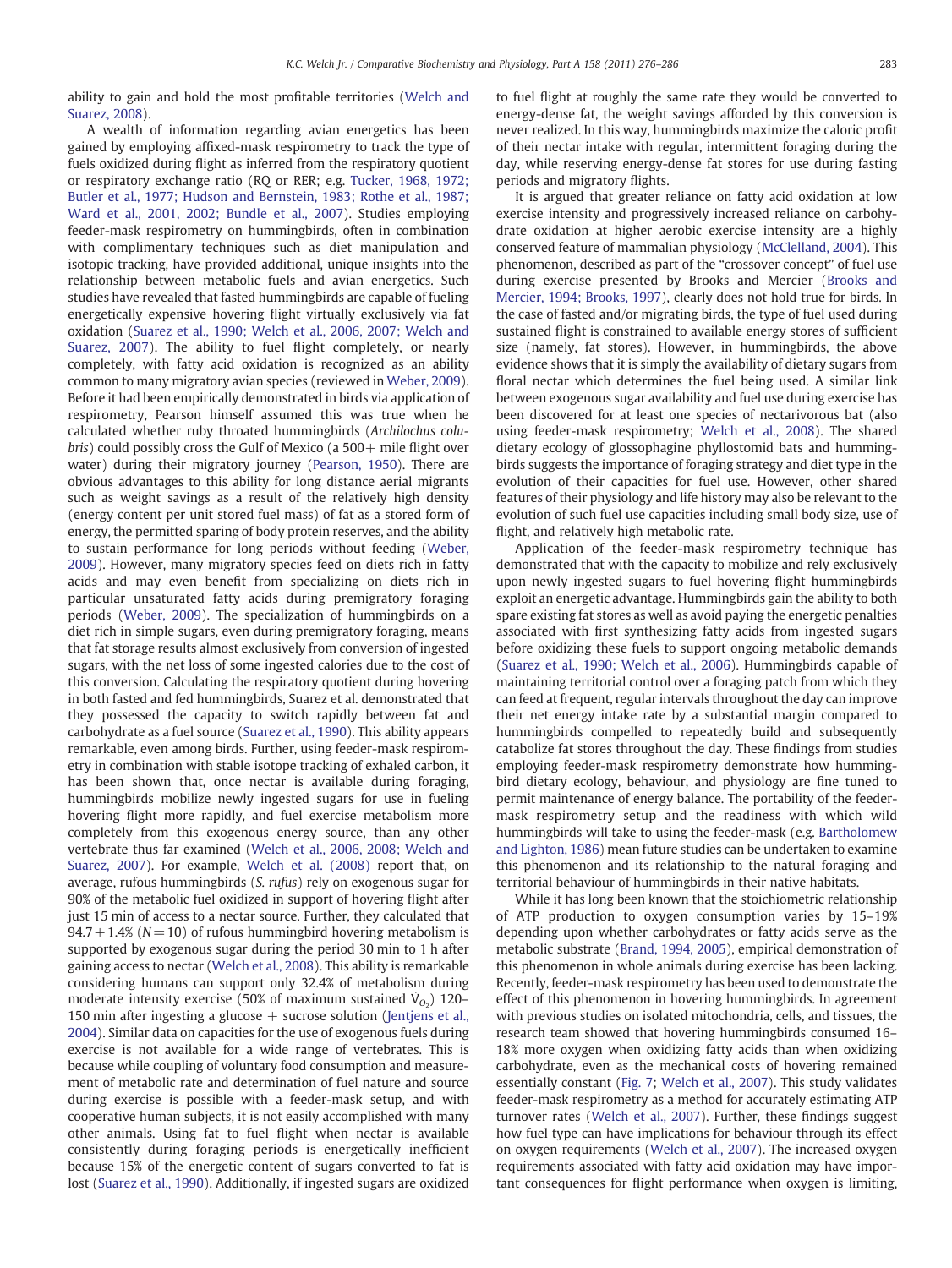<span id="page-8-0"></span>

**Fig. 7.** Oxygen consumption rate per unit hovering power output (V $_{O_2}\!/\!W$ ) in relation to respiratory quotient ( $RQ = V_{CO_2}/V_{O_2}$ ) in rufous hummingbirds (Selasphorus rufus). Power output was estimated using equations in [Ellington \(1984\).](#page-10-0) Estimates of  $\mathtt{V}_{\mathrm{O}_2}/W$ are presented assuming either (A) perfect ( $P_{per}$ ) or (B) zero ( $P_{zero}$ ) elastic storage of kinetic energy between stroke transitions. Average increases in  $\mathtt{V}_{\mathrm{O}_2}/W$  when hummingbirds oxidize pure fat (predicted V $_{\rm O_2}/$ W when RQ = 0.71) compared to when oxidizing pure carbohydrate (predicted  $V_{O_2}/W$  when RQ = 1.0) are 16.8  $\pm$  1.7% when assuming (A) perfect ( $P_{per}$ ) and  $16.2 \pm 2.1$ % when assuming (B) zero elastic storage ( $P_{zero}$ ). Increases predicted by consensus P/O ratios for fat or carbohydrate oxidation range between 15–18% ([Brand, 2005](#page-10-0)). Figure from [Welch et al. \(2007\)](#page-10-0).

such as at elevation. Under certain conditions, the ability of hummingbirds to hold nectar-rich territories, and thus continually refuel and rely upon carbohydrate oxidation, may confer competitive performance advantages over hummingbirds lacking such resources and forced to rely more on oxidation of fat stores. Clearly, there are other factors that may be more relevant in determining the outcomes of competitive interactions between hummingbirds, such as morphological features like wing-loading and capacities for burst flight performance [\(Altshuler, 2006](#page-9-0)). However, these findings may shed light on patterns of outcomes of competitive encounters in instances when factors like wing-loading and size do not differ significantly, such as interactions between two members of a hummingbird species of the same age and sex, or when these outcomes seem inexplicable except by invocation of the 'resident always wins' hypothesis (e.g. territory holding by 'competitively inferior' classes of rufous hummingbirds; [Carpenter et al., 1993](#page-10-0)). The mechanisms by which fuel type impacts oxygen consumption at a given ATP turnover rate are shared by all animals. Thus, this phenomenon may apply even in those species in which dietary status only affects the fuel mixture in use by degrees, provided restrictions to oxygen availability at the tissue level are a limiting factor in performance.

#### 4. Future directions: new and continuing applications for feeder-mask respirometry in the study of hummingbird flight energetics

While feeder-mask based respirometry applied to the study of hovering and forward flight energetics in hummingbirds will remain a particularly valuable technique for the foreseeable future, this approach offers additional, immediate opportunities for advancing the study of avian (and, more generally, vertebrate) energetics. The non-invasive nature of mask respirometry means simultaneous or complimentary utilization of other techniques for quantification of metabolic rate during flight, such as the doubly-labelled water technique (DLW; [Shaffer, this issue](#page-10-0)), is possible, permitting crossvalidation ([Ward et al., 2004](#page-10-0)). The unique physiology, extreme metabolic rates, and ability of hummingbirds to fly in small arenas, combined with the ease with which feeder-mask respirometry may be applied both in the lab and field, make this system an ideal one in which to explicitly connect an understanding of metabolic, mechanical and aerodynamic performance during flight.

A relatively new technique for estimating energy expenditure, tracking of and injected bolus of  $^{13}$ C-labelled bicarbonate as it mixes with circulation and is respired, offers the advantage of not necessitating sampling during the behaviour of interest [\(Hambly, 2002;](#page-10-0) [Hambly and](#page-10-0) [Voigt, this issue](#page-10-0)). The appeal of this technique for the study of uninterrupted, unencumbered bird flight within a wind tunnel or large arena is obvious. However, in each of the studies using this technique for estimation of avian energetics, a curious phenomenon has been observed in which stable carbon isotope ratios in exhaled  $CO<sub>2</sub>$ obtained from restrained birds just after a period of activity including flight initially rise, contrary to the expected trend [\(Hambly, 2002;](#page-10-0) [Hambly et al., 2004a, 2004b, 2004c\)](#page-10-0). The accuracy of this technique is dependent upon assumptions regarding the kinetics of stable carbon isotope ratios in expired  $CO<sub>2</sub>$  during the period when the organism transitions to, and from, periods of activity. However, samples are typically unobtainable from most birds during these transitional periods. These unusual isotopic ratio kinetics immediately following the active period suggest that changes in the isotope levels in expired breath occurring over the period of activity may not be straightforward. Unlike in those birds that have thus far been studied, expired  $CO<sub>2</sub>$  may readily be sampled from hummingbirds during periods of perching, hovering (Welch et al., 2006; Welch and Suarez, 2007), or forward flight [\(Clark and Dudley, 2009](#page-10-0)) using feeder-masks. Further, respirometric measurements of hovering or forward flight metabolic rate may be taken during the same feedings events. Thus, feeder-mask respirometry on hummingbirds may offer a unique tool to investigate the 'black box' of labelled bicarbonate kinetics during periods of flight and can offer a means of validating the accuracy of, or identifying means for correcting, energy estimates using the  $13C$ -labelled bicarbonate technique.

The increasing quality and affordability of high speed video equipment have made the study of hummingbird wing beat kinematics possible for more researchers in more environments. The linking of kinematics and energetics via coupling of feeder-mask respirometry with high speed videography has provided valuable insights into the ways in which biomechanics and aerodynamics relate to energetics (e.g.[Wells, 1993; Chai and Dudley, 1995, 1996; Chai et al.,](#page-10-0) [1998; Fernandez and Dudley, 2009](#page-10-0)). More recently, hummingbird researchers have employed particle image velocimetry as a means of gathering even more data regarding the aerodynamics of hovering flight ([Altshuler et al., 2009; Warrick et al., 2005, 2009](#page-9-0)). However, respirometry and PIV have never been directly coupled in the study of hummingbird flight. Clearly, it is impractical to perform feeder-mask respirometry at the same time as PIV, because of the damaging effects aerosolized olive oil droplets would have on expensive filters, air pumps, and gas analyzers. However, parallel studies, repeated on the same individual hummingbirds, are possible. A sham feeder-mask and air pump fitted with a disposable filter can be employed during PIV studies and then replaced with the working feeder-mask and respirometric equipment under the same environmental conditions after oil droplets have dispersed. In this way, a nearly direct pairing of aerodynamic and metabolic analysis would be possible, to the benefit of an understanding of how efficiently metabolic power input is translated into mechanical and aerodynamic power output.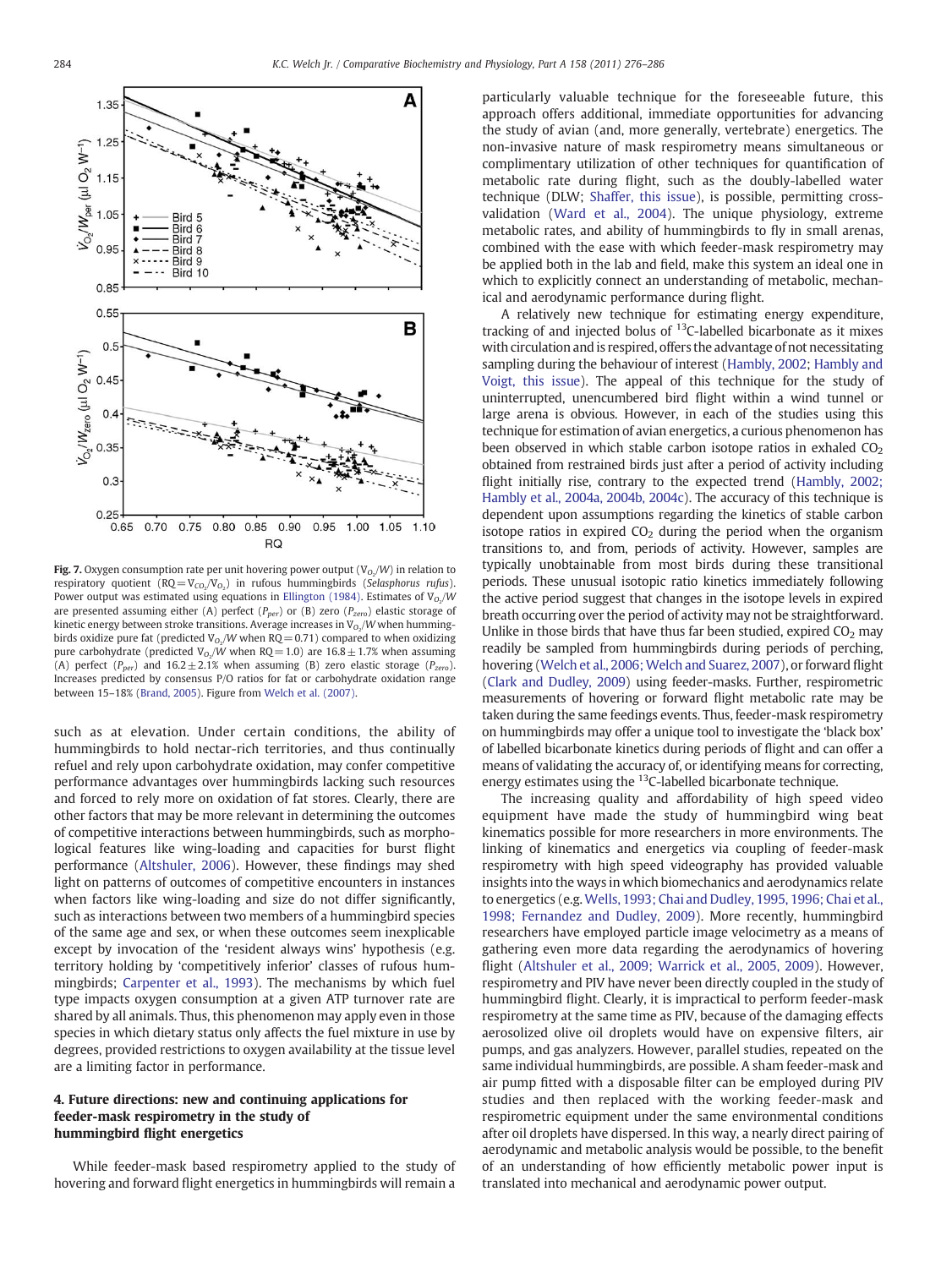#### <span id="page-9-0"></span>Acknowledgements

I thank J. R. B. Lighton for guidance and training in the practice of feeder-mask respirometry applied to hovering hummingbirds. I thank R. K. Suarez for helpful comments on an early version of this manuscript. I further thank C. J. Clark for additional helpful comments and for generously providing the data presented in [Fig. 6](#page-4-0). K.C.W.'s research investigating energetics and fuel use in hummingbirds is generously supported by an NSERC Discovery Grant, a CFI Leadership Opportunities Fund Grant, and an OMRI Ontario Research Fund Grant.

#### Appendix A. Respirometry equations. All equations presented below are adapted from those listed in [Withers \(1977\)](#page-10-0) [and Lighton \(2008\)](#page-10-0)

Key

BP Barometric pressure

- $F<sub>e</sub>CO<sub>2</sub>$  Fractional concentration of  $CO<sub>2</sub>$  in the excurrent airstream (air leaving the mask)
- $F_iCO_2$  Fractional concentration of  $CO_2$  in the incurrent airstream (air entering the mask; in the case of ambient air, this value is typically around 0.0005)
- $F_eO<sub>2</sub>$  Fractional concentration of oxygen in the excurrent airstream (air leaving the mask)
- $F_iO_2$  Fractional concentration of oxygen in the incurrent airstream (air entering the mask; in water and  $CO<sub>2</sub>$ -free ambient air this is typically 0.2095)
- FR Flow rate of the excurrent air (air leaving the mask; note: depending on the equation used below, this may be the flow rate of air scrubbed of water and  $CO<sub>2</sub>$ , or scrubbed of water only)
- RQ Respiratory quotient;  $= \dot{V}_{CO_2}/\dot{V}_{O_2}$ ; note: in the equations below in which it appears, RQ is assumed to be estimated because fractional concentrations of either  $CO<sub>2</sub>$  or  $O<sub>2</sub>$  are not measured
- $\dot{V}_{CO_2}$  $CO<sub>2</sub>$  production rate (typically expressed in volume of gas/ unit time; e.g. ml  $CO<sub>2</sub>/h$ )
- $\dot{V}_{O_2}$ Oxygen consumption rate (typically expressed in volume of gas/unit time; e.g. ml  $O<sub>2</sub>/h$ )
- WVP Water vapour pressure

Eq. (1.1).  $O_2$  consumption rate when both  $CO_2$  and water have been scrubbed from the line prior to flow rate measurement (e.g. when there is no subsampling and the pump and flow meter are plumbed directly in line with oxygen analyzer; [Fig. 3](#page-2-0)).

$$
V_{O_2} = FR(F_i O_2 - F_e O_2) / (1 - F_i O_2)
$$
\n(1.1)

Eq. (1.2). CO<sub>2</sub> consumption rate when both CO<sub>2</sub> and water have been scrubbed from the line prior to flow rate measurement (e.g. as described in Eq.  $(1,1)$ ). The accuracy of this simple equation relies on the assumption that the air incurrent into the mask is entirely free of  $CO<sub>2</sub>$ . With almost all applications of mask respirometry it is highly unlikely that air entering the mask will be free of  $CO<sub>2</sub>$ . However, when the air drawn into the mask contains very low levels of  $CO<sub>2</sub>$  (e.g. when drawing ambient air with  $CO<sub>2</sub>$  concentration  $\approx$  0.05%) the introduced error is negligible when compared to errors in flow rate measurement. Given this, Eq. (1.2) is acceptably accurate for use in determination of  $CO<sub>2</sub>$  consumption rate and is much less cumbersome than the technically more correct Eq. (1.3) (see below).

$$
\dot{V}_{CO_2} = FR(F_e CO_2 - F_i CO_2)
$$
\n(1.2)

Eq.  $(1.3)$ . CO<sub>2</sub> production rate when both CO<sub>2</sub> and water have been scrubbed from the line prior to flow rate measurement (e.g. as described in Eqs. (1.1) and (1.2)). This equation is preferred over Eq. (1.2) when the  $CO<sub>2</sub>$  concentration (including  $CO<sub>2</sub>$  introduced by the experimental subject) in the excurrent air from the mask exceeds 0.5%, as the error such  $CO<sub>2</sub>$  levels introduce when using Eq. (1.2) are significant.

$$
V_{CO_2} = FR(F_e CO_2 - F_i CO_2) / (1 - F_e CO_2 + F_i CO_2 / RQ)
$$
\n(1.3)

(when  $\dot{V}_{O_2}$  is *not* independently measured) or

$$
\dot{V}_{CO_2} = \left[ FR(F_e CO_2 - F_i CO_2) - F_e CO_2 \left(V_{O_2}\right) \right] / (1 - F_e CO_2)
$$

(when  $\dot{V}_{O_2}$  is independently measured).

Eq. (1.4). Method for calculating flow rate of water vapour-free, 'dry' air when chemical scrubbing of water is not performed prior to flow rate measurement (e.g. when the flow rate is so high as to make chemical scrubbing of the airstream impractical). The calculated flow rate is for use in Eqs. (1.5) and (1.6) below.

$$
FR = FR_u(BP - WVP) / BP \tag{1.4}
$$

Eq. (1.5). Oxygen consumption rate when water is scrubbed (or the flow rate has been corrected using Eq.  $(1.4)$ ) from the airstream prior to flow rate measurement but  $CO<sub>2</sub>$  is not scrubbed from the airstream at any point. Note: this is likely in a mask respirometry setup where a relatively high flow rate through the mask is used  $(>2$  L/min), and the excurrent airstream is subsampled for analysis. In this case, it is nonetheless wise to scrub the subsampled airstream of water upstream of the oxygen or  $CO<sub>2</sub>$  from the analyzers.

$$
V_{O_2} = FR(F_i O_2 - F_e O_2) / [1 - F_i O_2 (1 - RQ)]
$$
\n(1.5)

(when  $\dot{V}_{CO_2}$  is *not* independently measured) or

$$
\dot{V}_{O_2} = FR[(F_iO_2 - F_eO_2) - F_iO_2(F_eCO_2 - F_iCO_2)] / (1 - F_iO_2)
$$

(when  $V_{C_2}$  is independently measured).

Eq.  $(1.6)$ . CO<sub>2</sub> production rate when water has been scrubbed (or the flow rate has been corrected using Eq.  $(1.4)$ ) from the airstream prior to flow rate measurement but  $CO<sub>2</sub>$  is not scrubbed from the airstream at any point.

$$
\dot{V}_{CO_2} = FR(F_e CO_2 - F_i CO_2) / \{1 - F_i CO_2[1 - (1 / RQ)]\}
$$
\n(1.6)

(when  $\dot{V}_{O_2}$  is *not* independently measured) or

$$
\dot{V}_{CO_2} = FR[(F_eCO_2 - F_iCO_2) + F_iCO_2(F_iO_2 - F_eO_2)] / (1 + F_iCO_2)
$$

(when  $\dot{V}_{O_2}$  is independently measured).

#### References

- Altshuler, D.L., 2006. Flight performance and competitive displacement of hummingbirds across elevational gradients. Am. Nat. 167, 216–229.
- Altshuler, D.L., Chai, P., Chen, J.S.P., 2001. Hovering performance of hummingbirds in hyperoxic gas mixtures. J. Exp. Biol. 204, 2021–2027.
- Altshuler, D.L., Dudley, R., McGuire, J.A., 2004. Resolution of a paradox: hummingbird flight at high elevation does not come without a cost. Proc. Natl Acad. Sci. U. S. A. 101, 17731–17736.
- Altshuler, D.L., Princevac, M., Hansheng, P., Lozano, J., 2009. Wake patterns of the wings and tail of hovering hummingbirds. Exp. Fluids 46, 835–846.
- Bartholomew, G.A., Lighton, J.R.B., 1986. Oxygen consumption during hover-feeding in free-ranging Anna hummingbirds. J. Exp. Biol. 123, 191–199.
- Bartholomew, G.A., Vleck, D., Vleck, C.M., 1981. Instantaneous measurements of oxygen consumption during pre-flight warm-up and post-flight cooling in Sphingid and Saturniid moths. J. Exp. Biol. 90, 17-32.
- Benedict, F.G., Fox, E.L., 1927. The gaseous metabolism of large wild birds under aviary life. Proc. Am. Philos. Soc. 66, 511–534.